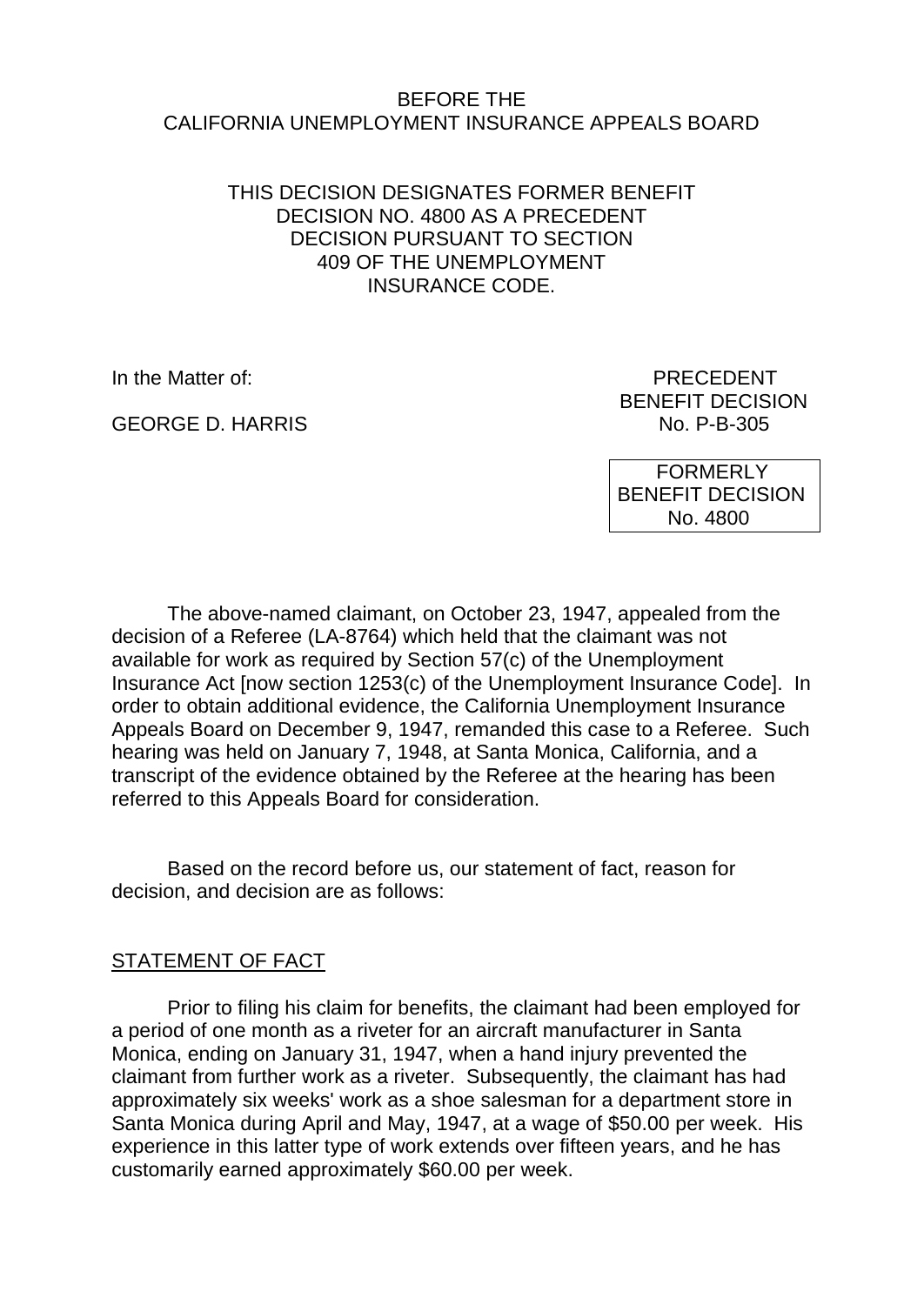On February 1, 1947, the claimant registered for work as a shoe salesman and filed a claim for benefits in the Santa Monica office of the Department. On May 14, 1947, the claimant filed an additional claim, and on August 12, 1947, the Department issued a determination disqualifying the claimant from receipt of benefits for a period of five weeks commencing August 6, 1947, and ending September 9, 1947, on the ground that he refused a referral to suitable employment within the meaning of Section 58(a)(4) of the Act [now section 1257(b) of the code]. The claimant appealed, and a Referee modified the determination, holding the claimant ineligible for benefits for an indefinite period, commencing August 5, 1947, on the ground that he was not available for work, within the meaning of Section 57(c) of the Act [now section 1253(c) of the code].

The record before us discloses that the claimant had some prospects of reinstatement in his work as a riveter at the aircraft plant, but that his hand injury prevented his performing that work until August, 1947, during which month he removed his residence from Santa Monica to the home of his father-in-law in Encino, rendering his return to the riveting work impracticable because of transportation difficulties arising from the change in residence. On August 11, 1947, the claimant was referred to prospective work as an electrical appliance salesman in a large department store in Westwood Village. The opening was verified on the day on which it was offered, and the work paid a commencing wage of \$34 to \$36 per week, together with a commission of one percent of sales. Since the articles to be sold were expensive, such as refrigerators, the commissions might have amounted to considerable sums per week. Transportation was adequate and the work otherwise suitable, but the claimant refused the referral on the ground that his sole experience in selling had been as a salesman of high-class, ladies' footwear. Consequently he doubted his ability as an electrical appliance salesman. He also indicated that he desired work only as a shoe salesman at a salary between \$50 and \$60 per week. This is the wage currently being paid shoe salesmen in the area and there are several firms in the area which employ such salesmen. The claimant has applied for such work at various establishments in Santa Monica, Hollywood and Van Nuys during the period of his unemployment, and succeeded in obtaining temporary work in Van Nuys during the Christmas rush period. The claimant attributes his long period of unemployment to slack business conditions in the trade.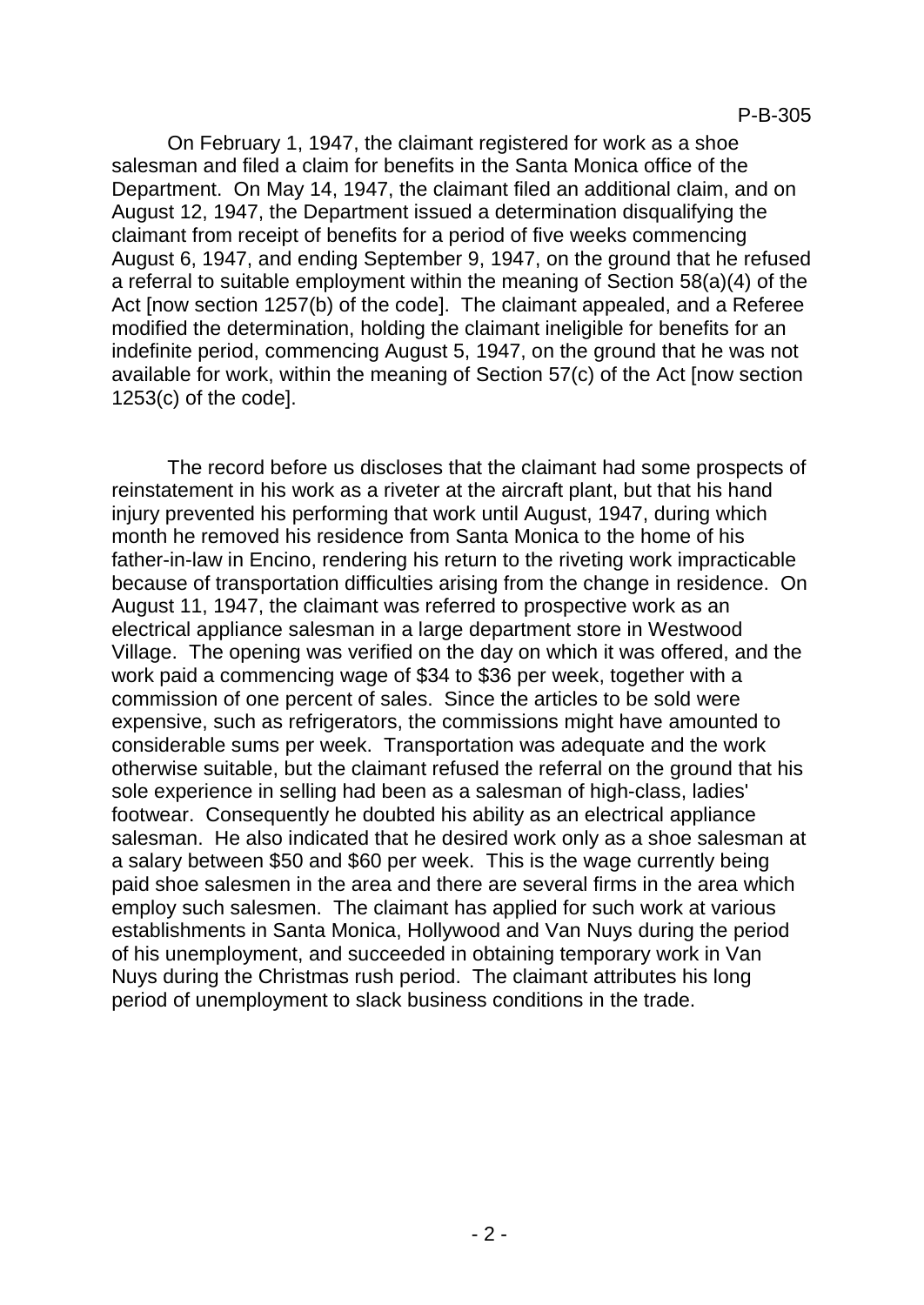# REASON FOR DECISION

Although the claimant in this case has a self-imposed restriction as to the minimum wage he is willing to accept as a shoe salesman, it does not appear that such minimum is above that prevailing in the trade, nor that he has been handicapped in his search for employment by the imposition of such wage restriction. Rather, it appears that his unemployment is due to slack conditions in the trade in which he is skilled. He appears to be genuinely in the labor market, actively in search of work, and reasonably free of any restrictions which might prevent his obtaining it. We therefore hold that the claimant is available for work within the meaning of Section 57(c) of the Act [now section 1253(c) of the code], as defined in prior decisions.

As to the refusal of the referral which the claimant was offered to work as an electrical appliance salesman, we have previously held that a claimant who is in doubt as to the suitability of work to which he is offered a referral, must apply in person for the position and ascertain at first hand whether or not it is suitable in fact; and that a refusal of a referral under such circumstances is tantamount to a refusal of suitable work (See Board Decision No. 3803). We therefore hold in this case that the action of the claimant brings him within the disqualifying provisions of Section 58(a)(4) of the Act [now section 1257(b) of the code].

### DECISION

The decision of the Referee is modified. The determination of the Department is affirmed. Benefits are denied for the week in which August 11, 1947, occurred, and for the four weeks immediately following that week. Benefits are allowed thereafter, provided the claimant is otherwise eligible.

Sacramento, California, March 11, 1948.

## CALIFORNIA UNEMPLOYMENT INSURANCE APPEALS BOARD

TOLAND C. McGETTIGAN, Chairman

MICHAEL B. KUNZ